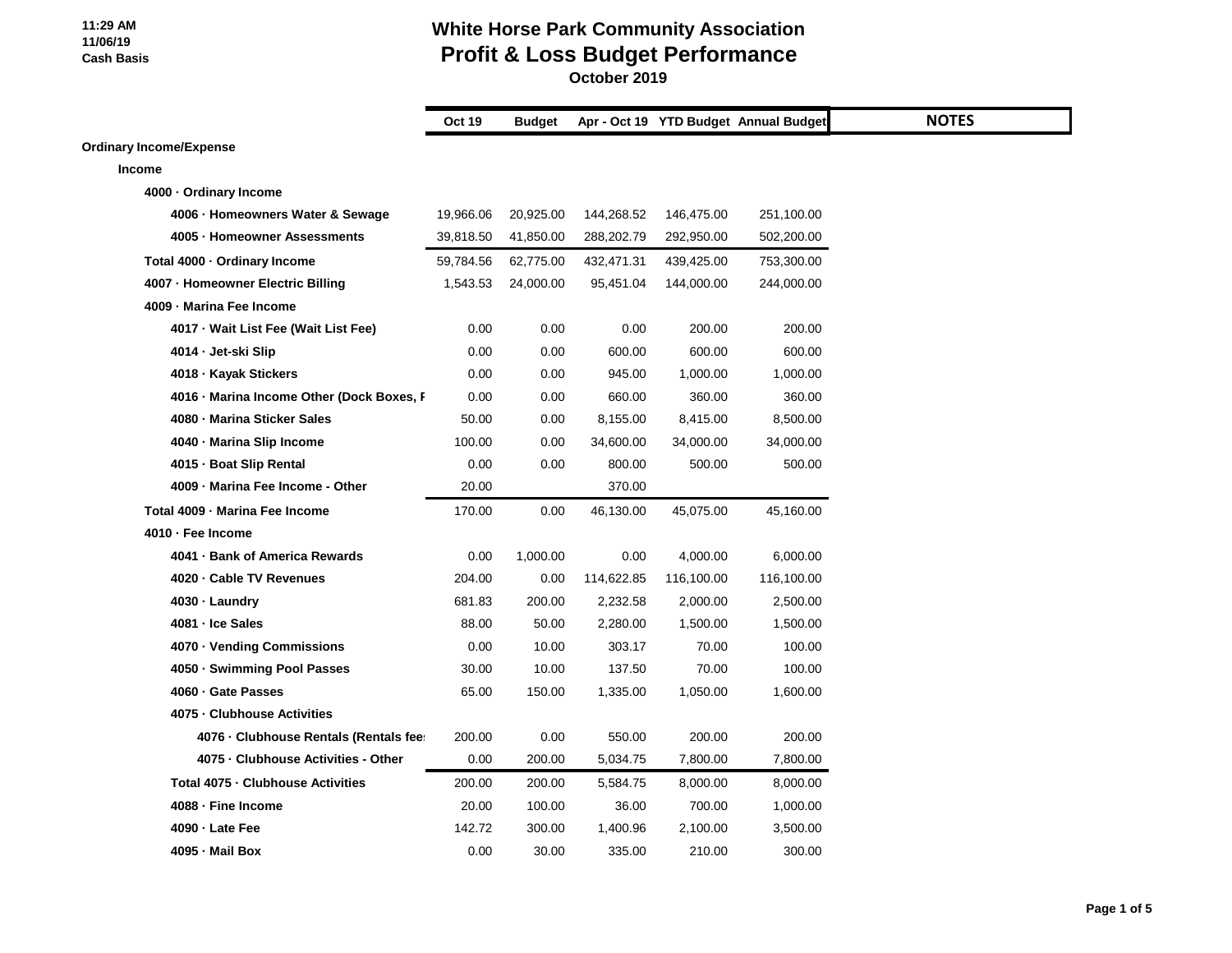|                                  | <b>Oct 19</b> | <b>Budget</b> |              |            | Apr - Oct 19 YTD Budget Annual Budget |  |
|----------------------------------|---------------|---------------|--------------|------------|---------------------------------------|--|
| 4130 - Real Estate Forms         | 200.00        | 400.00        | 1,800.00     | 1,700.00   | 2,500.00                              |  |
| 4010 - Fee Income - Other        | 30.00         | 0.00          | 1,083.32     | 0.00       | 0.00                                  |  |
| Total 4010 - Fee Income          | 1,661.55      | 2,450.00      | 131, 151. 13 | 137,500.00 | 143,200.00                            |  |
| 4097 - Interest Income           |               |               |              |            |                                       |  |
| 4098 - Interest Bank of OC       | 145.20        | 80.00         | 977.47       | 560.00     | 1,000.00                              |  |
| 4099 - Interest CDs              | 65.55         | 65.00         | 466.67       | 455.00     | 800.00                                |  |
| 4097 - Interest Income - Other   | 1.59          | 7.95          | 76.90        | 124.48     | 150.00                                |  |
| Total 4097 - Interest Income     | 212.34        | 152.95        | 1,521.04     | 1,139.48   | 1,950.00                              |  |
| 4065 - Miscellaneous Receipts    | 0.00          | 0.00          | (37.33)      | 500.00     | 500.00                                |  |
| <b>Total Income</b>              | 63,371.98     | 89,377.95     | 706,687.19   | 767,639.48 | 1,188,110.00                          |  |
| <b>Gross Profit</b>              | 63,371.98     | 89,377.95     | 706,687.19   | 767,639.48 | 1,188,110.00                          |  |
| <b>Expense</b>                   |               |               |              |            |                                       |  |
| <b>Donations</b>                 | 0.00          | 0.00          | 0.00         | 0.00       | 0.00                                  |  |
| 6169 - Equipment Expense         |               |               |              |            |                                       |  |
| 6172 - Equipment Purchase        | 144.58        | 50.00         | 5,472.59     | 350.00     | 500.00                                |  |
| 6330 · Equipment Repairs         | 79.44         | 100.00        | 128.07       | 700.00     | 1,000.00                              |  |
| 6171 - Equipment Gas             | 0.00          | 40.00         | 226.34       | 280.00     | 400.00                                |  |
| 6170 - Equipment Rental          | 0.00          | 50.00         | 55.68        | 350.00     | 500.00                                |  |
| Total 6169 - Equipment Expense   | 224.02        | 240.00        | 5,882.68     | 1,680.00   | 2,400.00                              |  |
| 6000 · Operations                |               |               |              |            |                                       |  |
| 6320 - Computer Repairs          | 0.00          | 50.00         | 1,312.50     | 350.00     | 500.00                                |  |
| 6230 - Licenses and Permits      | 0.00          | 50.00         | 0.00         | 350.00     | 500.00                                |  |
| 6260 - Printing and Reproduction | 469.77        | 300.00        | 3,041.98     | 2,000.00   | 3,500.00                              |  |
| 6160 · Dues and Subscriptions    | 0.00          | 100.00        | 2,014.52     | 700.00     | 1,000.00                              |  |
| 6350 Drug and Alcohol Testing    | 0.00          | 0.00          | 0.00         | 100.00     | 100.00                                |  |
| 6250 · Postage and Delivery      | 165.00        | 250.00        | 2,003.50     | 1,750.00   | 3,000.00                              |  |
| 6340 · Telephone                 | 635.35        | 375.00        | 2,736.47     | 2,625.00   | 4,500.00                              |  |
| 6105 · Advertising               | 0.00          | 0.00          | 0.00         | 200.00     | 200.00                                |  |
| Total 6000 · Operations          | 1,270.12      | 1,125.00      | 11,108.97    | 8,075.00   | 13,300.00                             |  |
| 6109 - Automobile Expenses       |               |               |              |            |                                       |  |
| 6113 - Auto Registration         | 0.00          | 0.00          | 104.00       | 250.00     | 250.00                                |  |
| 6111 - Automobile Gas            | 175.07        | 200.00        | 1,128.50     | 1,500.00   | 2,500.00                              |  |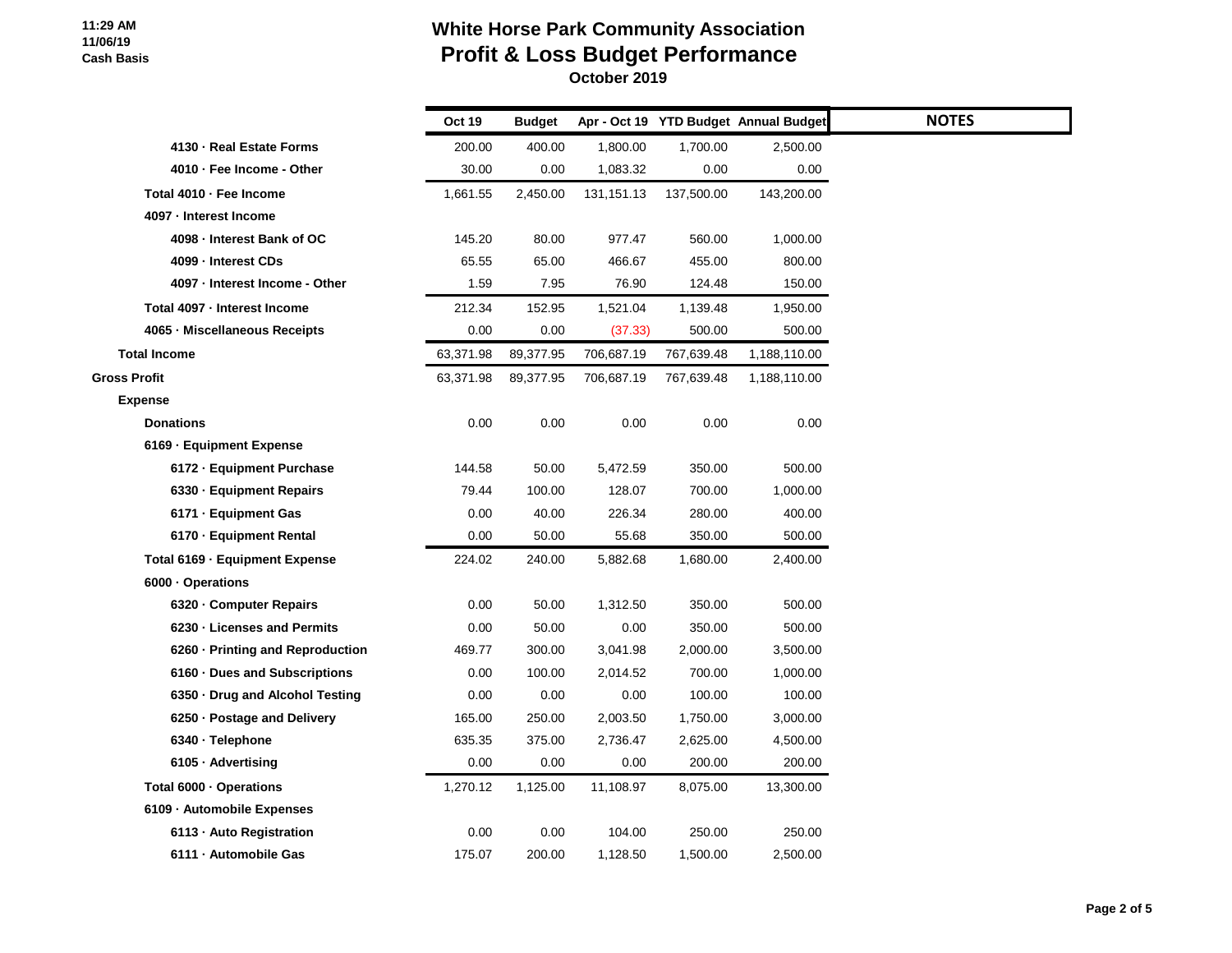|                                        | Oct 19    | <b>Budget</b> |            |            | Apr - Oct 19 YTD Budget Annual Budget | <b>NOTES</b> |
|----------------------------------------|-----------|---------------|------------|------------|---------------------------------------|--------------|
| 6110 · Repairs & Maintenance           | 0.00      | 100.00        | 1,017.85   | 700.00     | 1,000.00                              |              |
| Total 6109 - Automobile Expenses       | 175.07    | 300.00        | 2,250.35   | 2,450.00   | 3,750.00                              |              |
| 6115 · Bad Debt                        | 94.91     |               | 100.00     |            | 0.00                                  |              |
| 6120 · Bank Service Charges            | 0.00      | 0.00          | 10.00      | 0.00       | 0.00                                  |              |
| 6122 · Bank deposit correction expense | 135.00    | 0.00          | 135.00     | 0.00       | 0.00                                  |              |
| 6192 - Interest Expense                | 0.00      |               | 0.00       |            | 0.00                                  |              |
| 6240 - Miscellaneous                   | 241.04    | 100.00        | 57.37      | 700.00     | 1,000.00                              |              |
| 6270 - Professional Fees               |           |               |            |            |                                       |              |
| 6290 - Other Professional              | 5,199.95  | 0.00          | 7,517.70   | 500.00     | 500.00                                |              |
| 6280 · Legal Fees                      | 2,500.00  | 0.00          | 3,098.50   | 500.00     | 500.00                                |              |
| 6565 · Accounting                      | 0.00      | 415.00        | 1,925.00   | 2,925.00   | 5,000.00                              |              |
| Total 6270 - Professional Fees         | 7,699.95  | 415.00        | 12,541.20  | 3,925.00   | 6,000.00                              |              |
| 6300 · Repairs                         |           |               |            |            |                                       |              |
| 6331 - Boat Yard                       | 0.00      | 0.00          | 0.00       | 2,000.00   | 2,000.00                              |              |
| 6326 - Water and Sewer                 | 391.44    | 750.00        | 6,929.03   | 5,250.00   | 9,000.00                              |              |
| 6310 · Building Repairs                | 0.00      | 100.00        | 1,469.95   | 700.00     | 1,000.00                              |              |
| 6315 - Grounds - Repairs               | 828.55    | 400.00        | 7,407.30   | 2,800.00   | 4,000.00                              |              |
| 6317 - Electrical - Repairs            | (267.22)  | 400.00        | 4,255.28   | 2,800.00   | 4,000.00                              |              |
| 6325 · Pool repairs                    | 0.00      | 0.00          | 622.84     | 500.00     | 500.00                                |              |
| Total 6300 - Repairs                   | 952.77    | 1,650.00      | 20,684.40  | 14,050.00  | 20,500.00                             |              |
| 6359 - Clubhouse                       |           |               |            |            |                                       |              |
| 6361 · Supplies                        | 0.00      | 0.00          | 230.04     | 1,000.00   | 1,000.00                              |              |
| 6360 - Clubhouse Activities            | 0.00      | 0.00          | 4,639.88   | 7,000.00   | 7,000.00                              |              |
| Total 6359 - Clubhouse                 | 0.00      | 0.00          | 4,869.92   | 8,000.00   | 8,000.00                              |              |
| 6329 - Waterfront                      |           |               |            |            |                                       |              |
| 6332 - Marina Repairs                  | 0.00      | 0.00          | 569.01     | 500.00     | 500.00                                |              |
| 6333 - Marina expenses                 | 150.00    | 100.00        | 5,785.60   | 1,000.00   | 1,000.00                              |              |
| Total 6329 - Waterfront                | 150.00    | 100.00        | 6,354.61   | 1,500.00   | 1,500.00                              |              |
| 6390 - Utilities                       |           |               |            |            |                                       |              |
| 6400 - Electric                        | 29,352.00 | 20,000.00     | 173,266.00 | 144,000.00 | 244,000.00                            |              |
| 6405 - Propane                         | 429.66    | 0.00          | 1,489.45   | 2,000.00   | 4,000.00                              |              |
| 6410 · Water & Sewage                  | 64,170.00 | 62,310.00     | 188,790.00 | 186,930.00 | 249,240.00                            |              |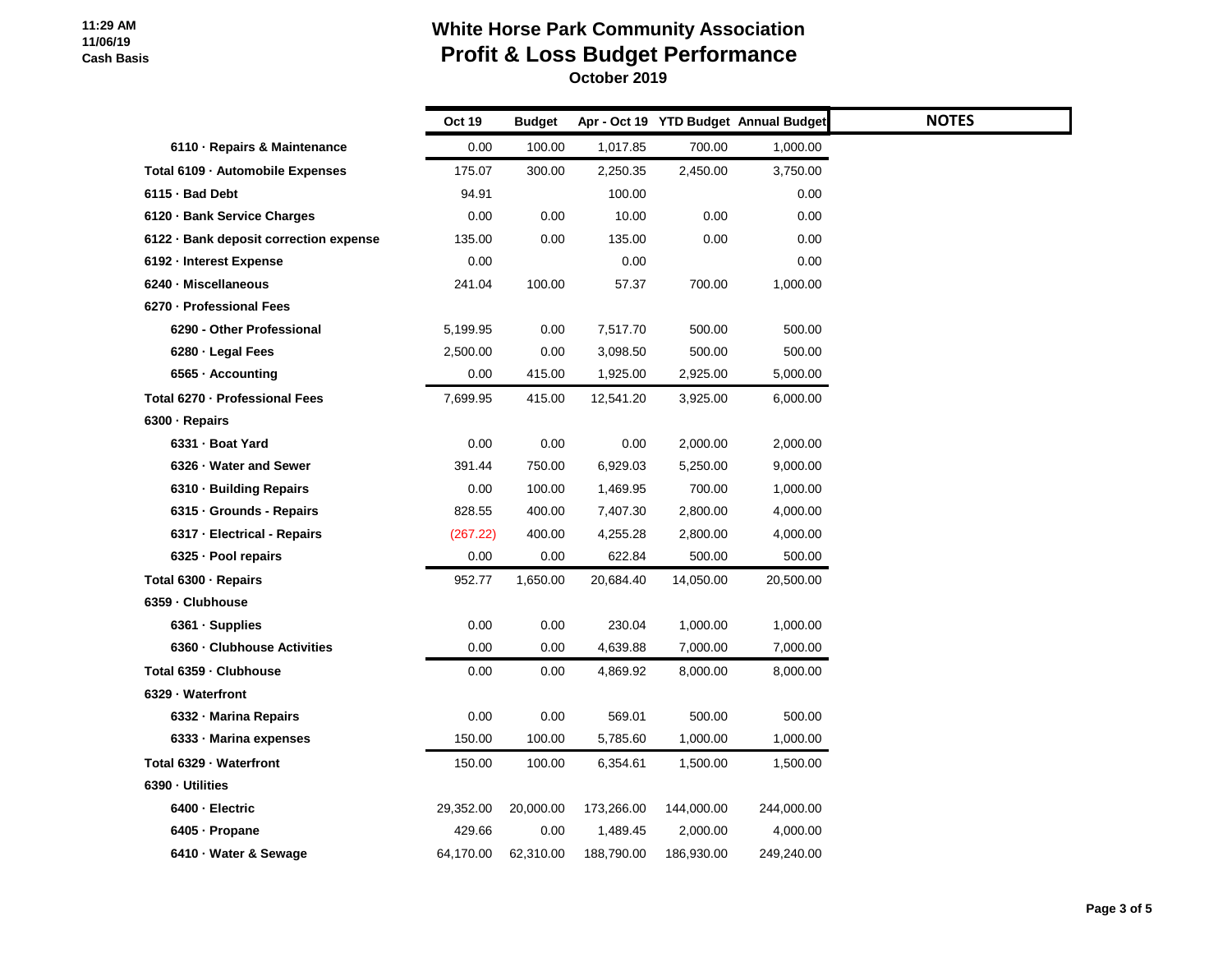### **White Horse Park Community Association Profit & Loss Budget Performance October 2019**

|                                        | Oct 19     | <b>Budget</b> |            |            | Apr - Oct 19 YTD Budget Annual Budget |  |
|----------------------------------------|------------|---------------|------------|------------|---------------------------------------|--|
| 6420 · Cable TV                        | 9,672.15   | 9,675.00      | 67,730.14  | 67,725.00  | 116,100.00                            |  |
| Total 6390 - Utilities                 | 103,623.81 | 91,985.00     | 431,275.59 | 400,655.00 | 613,340.00                            |  |
| 6429 - Contracts                       |            |               |            |            |                                       |  |
| 6437 · Housekeeping                    | 0.00       | 0.00          | 1,500.00   | 0.00       | 0.00                                  |  |
| 6436 · Heating & Airconditioning Annua | 0.00       | 0.00          | 0.00       | 0.00       | 0.00                                  |  |
| 6431 - Alarm System                    | 193.98     | 84.00         | 581.94     | 580.00     | 1,000.00                              |  |
| 6432 - Ice                             | 0.00       | 0.00          | 1,440.00   | 1,000.00   | 1,000.00                              |  |
| 6433 - Lawn Service                    | 9,300.00   | 10,000.00     | 69,750.00  | 70,000.00  | 70,000.00                             |  |
| 6434 · Pool Management                 | 0.00       | 0.00          | 25,280.00  | 36,000.00  | 36,000.00                             |  |
| 6435 - Security Service                | 12,211.20  | 7,083.00      | 54,023.99  | 49,585.00  | 85,000.00                             |  |
| 6430 - Trash Collection                | 3,657.53   | 2,500.00      | 27,154.60  | 17,500.00  | 30,000.00                             |  |
| Total 6429 - Contracts                 | 25,362.71  | 19,667.00     | 179,730.53 | 174,665.00 | 223,000.00                            |  |
| 6560 - Payroll Expenses                |            |               |            |            |                                       |  |
| 6563 - Payroll Park Manger             | 3,940.00   | 3,500.00      | 23,440.00  | 25,000.00  | 42,500.00                             |  |
| 6564 - Payroll Administrative          | 2,843.75   | 4,583.00      | 28,102.97  | 32,085.00  | 55,000.00                             |  |
| 6561 · Payroll - Maintenance           | 4,821.38   | 4,583.00      | 29,849.39  | 32,085.00  | 55,000.00                             |  |
| 6566 - Payroll - Seasonal              | 0.00       | 0.00          | 0.00       | 0.00       | 0.00                                  |  |
| 6567 · Payroll - Housekeeping          | 0.00       | 0.00          | 0.00       | 0.00       | 0.00                                  |  |
| 6568 - Payroll Expense Holiday         | 0.00       | 0.00          | 1,752.00   | 0.00       | 0.00                                  |  |
| 6630 · Payroll Taxes                   | 914.10     | 833.00        | 6,677.94   | 5,835.00   | 10,000.00                             |  |
| 6660 · Taxes - Unemployment            | 0.00       | 300.00        | 95.57      | 2,000.00   | 3,500.00                              |  |
| 6560 - Payroll Expenses - Other        | 343.75     | 0.00          | 4,176.95   | 0.00       | 0.00                                  |  |
| Total 6560 - Payroll Expenses          | 12,862.98  | 13,799.00     | 94,094.82  | 97,005.00  | 166,000.00                            |  |
| 6580 · Supplies                        |            |               |            |            |                                       |  |
| 6235 - Pool Supplies                   | 20.00      | 0.00          | 81.21      | 200.00     | 200.00                                |  |
| 6595 - Electric                        | 0.00       | 166.00        | 687.66     | 1,170.00   | 2,000.00                              |  |
| 6593 - Bath House                      | 0.00       | 0.00          | 308.67     | 500.00     | 500.00                                |  |
| 6590 · General                         | 224.05     | 200.00        | 1,659.16   | 1,400.00   | 2,000.00                              |  |
| 6600 · Office                          | 44.58      | 200.00        | 1,194.58   | 1,400.00   | 2,000.00                              |  |
| 6580 - Supplies - Other                | 0.00       | 0.00          | 0.00       | 0.00       | 0.00                                  |  |
| Total 6580 · Supplies                  | 288.63     | 566.00        | 3,931.28   | 4,670.00   | 6,700.00                              |  |

**6180 · Insurance**